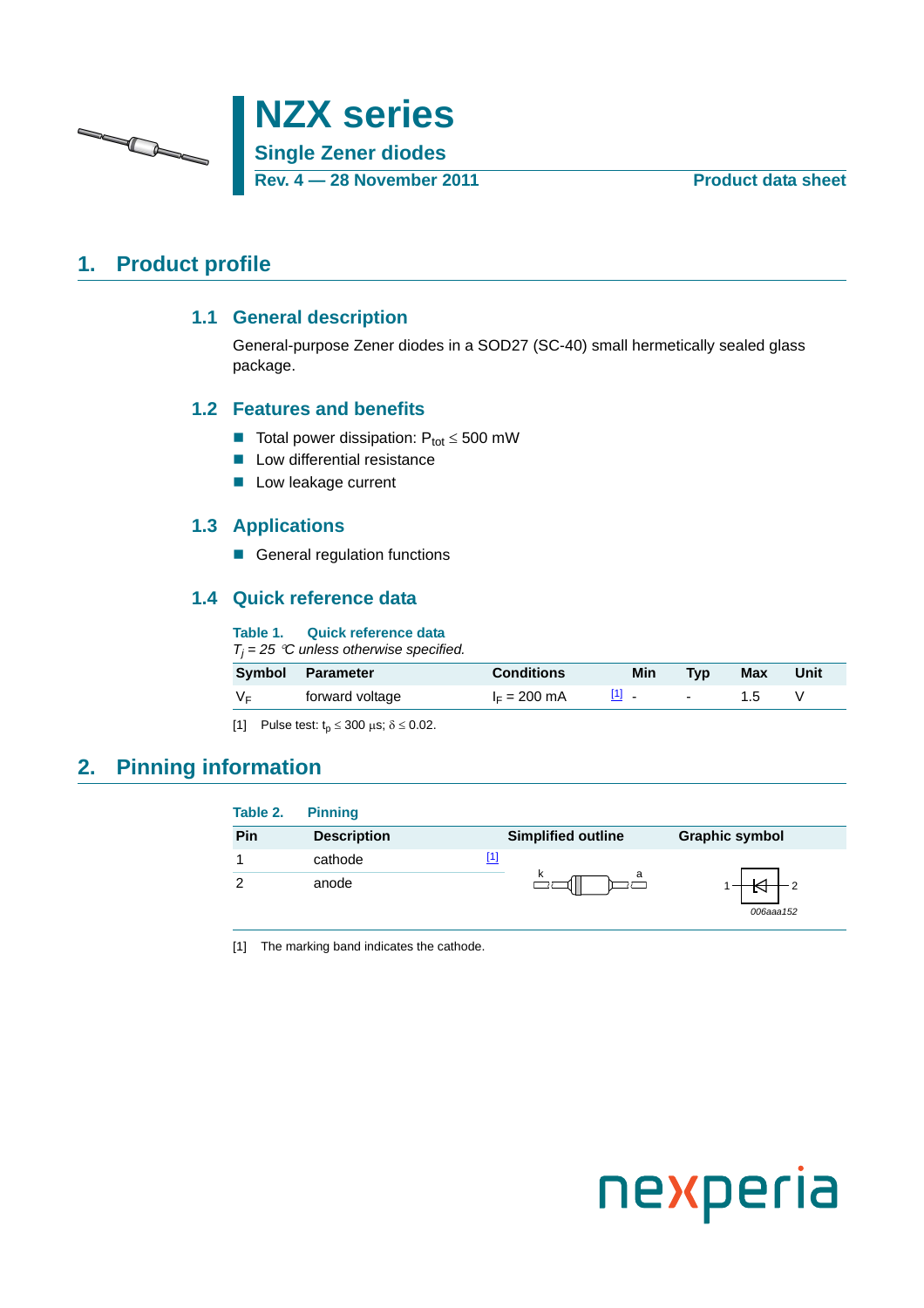**Single Zener diodes**

### <span id="page-1-2"></span>**3. Ordering information**

| <b>Ordering information</b><br>Table 3. |         |                                                             |                   |
|-----------------------------------------|---------|-------------------------------------------------------------|-------------------|
| <b>Type number</b>                      | Package |                                                             |                   |
|                                         | Name    | Description                                                 | <b>Version</b>    |
| NZX2V1B to NZX36X <sup>[1]</sup> SC-40  |         | hermetically sealed glass package; axial leaded;<br>2 leads | SOD <sub>27</sub> |

<span id="page-1-0"></span>[1] The series consists of 112 types with nominal working voltages from 2.1 V to 36 V.

### <span id="page-1-3"></span>**4. Marking**

| Table 4. Marking codes |                             |
|------------------------|-----------------------------|
| Type number            | <b>Marking code</b>         |
| NZX2V1B to NZX36X      | the diodes are type branded |

### <span id="page-1-4"></span>**5. Limiting values**

#### **Table 5. Limiting values**

*In accordance with the Absolute Maximum Rating System (IEC 60134).*

| Symbol                      | <b>Parameter</b>        | <b>Conditions</b>            | Min                      | Max    | Unit |
|-----------------------------|-------------------------|------------------------------|--------------------------|--------|------|
| I⊧                          | forward current         |                              | $\overline{\phantom{a}}$ | 250    | mA   |
| $P_{\text{tot}}$            | total power dissipation | $T_{\text{th}}$ $\leq$ 25 °C | $\overline{\phantom{a}}$ | 500    | mW   |
|                             | junction temperature    |                              | $\overline{\phantom{0}}$ | 175    | °C   |
| $\mathsf{T}_{\mathsf{amb}}$ | ambient temperature     |                              | $-55$                    | $+175$ | ℃    |
| ${\mathsf T}_{\text{stg}}$  | storage temperature     |                              | $-65$                    | +175   | °C   |

### <span id="page-1-5"></span>**6. Thermal characteristics**

#### **Table 6. Thermal characteristics**

| Symbol        | <b>Parameter</b>                                           | <b>Conditions</b> |                                     | Min | <b>Typ</b>               | Max | Unit |
|---------------|------------------------------------------------------------|-------------------|-------------------------------------|-----|--------------------------|-----|------|
| $R_{th(i-a)}$ | thermal resistance from in free air<br>junction to ambient |                   | $[1]$ .                             |     | $\overline{\phantom{a}}$ | 380 | K/W  |
| $R_{th(i-t)}$ | thermal resistance from<br>junction to tie-point           |                   | $\begin{bmatrix} 1 \end{bmatrix}$ . |     | $\blacksquare$           | 300 | K/W  |

<span id="page-1-1"></span>[1] Device mounted on an FR4 Printed-Circuit Board (PCB) without metallization pad; maximum lead length 8 mm.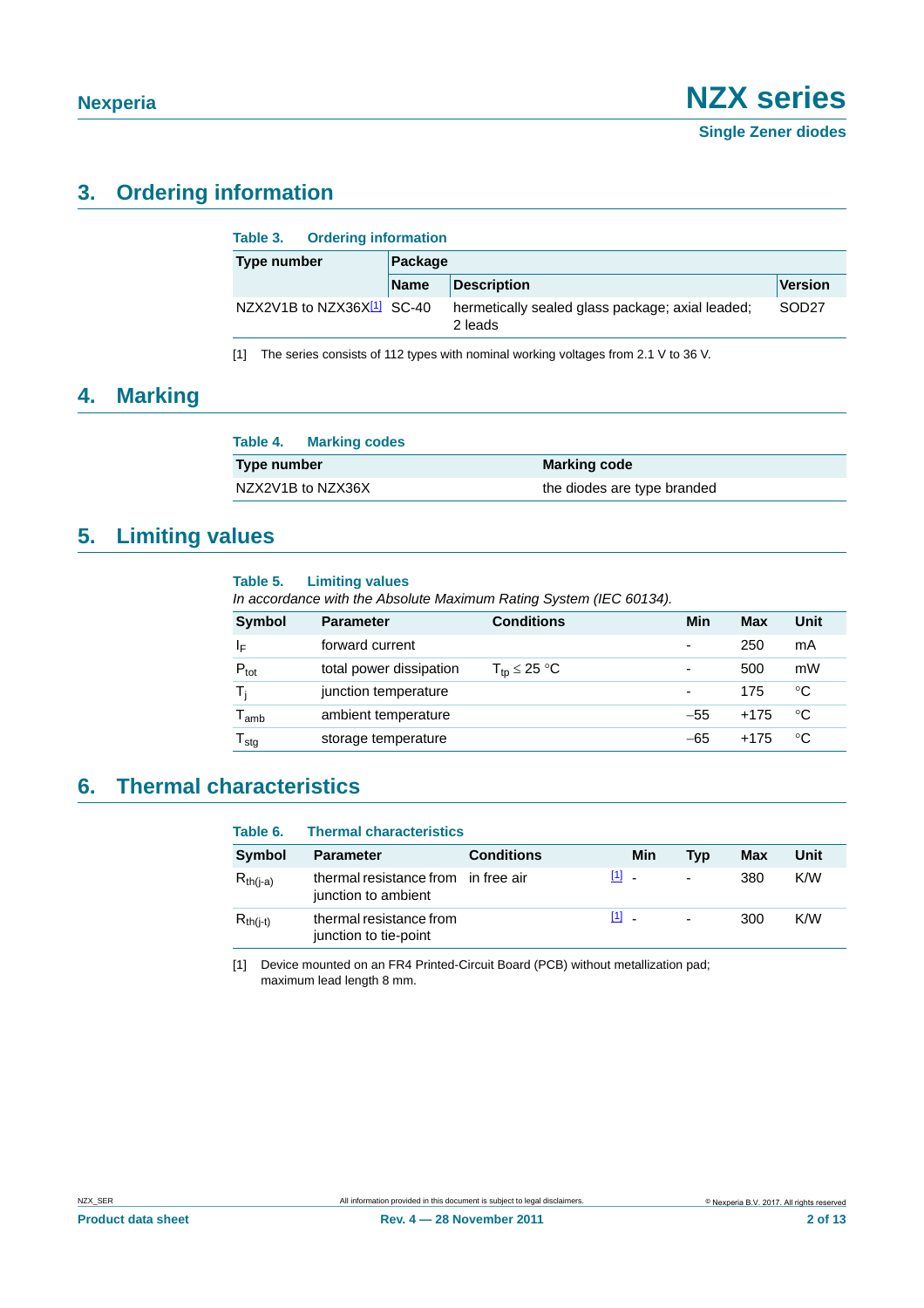**Single Zener diodes**



### <span id="page-2-1"></span>**7. Characteristics**

#### **Table 7. Characteristics**

 $T_i = 25$  *°C unless otherwise specified.* 

| Symbol | Parameter       | <b>Conditions</b>      | Min.                                           | <b>Typ</b>                    | Max | – Unit |  |
|--------|-----------------|------------------------|------------------------------------------------|-------------------------------|-----|--------|--|
| ∨⊧     | forward voltage | $I_F = 200 \text{ mA}$ | $\begin{bmatrix} 1 & 1 \\ 1 & 1 \end{bmatrix}$ | and the state of the state of | 1.5 |        |  |

<span id="page-2-0"></span>[1] Pulse test:  $t_p \le 300 \text{ }\mu\text{s}; \delta \le 0.02$ .

#### **Table 8. Characteristics per type; NZX2V1B to NZX18C**

### $T_j = 25$  *°C unless otherwise specified.*

| <b>NZXxxx</b>   | <b>Sel</b> | <b>Working voltage</b><br>$V_Z(V)$ |            | <b>Differential</b><br>resistance<br>$r_{\text{dif}}(\Omega)$ | <b>Reverse current</b><br>$I_R(\mu A)$ |          |
|-----------------|------------|------------------------------------|------------|---------------------------------------------------------------|----------------------------------------|----------|
|                 |            | $I_z = 5$ mA                       |            | $I_z = 5$ mA                                                  |                                        |          |
|                 |            | Min                                | <b>Max</b> | <b>Max</b>                                                    | <b>Max</b>                             | $V_R(V)$ |
| 2V1             | В          | 2.0                                | 2.2        | 100                                                           | 5                                      | 0.5      |
| 2V <sub>4</sub> | Α          | 2.3                                | 2.5        | 100                                                           | 50                                     | 1        |
|                 | B          | 2.4                                | 2.6        |                                                               |                                        |          |
| <b>2V7</b>      | Α          | 2.5                                | 2.7        | 100                                                           | 20<br>1                                |          |
|                 | B          | 2.6                                | 2.8        |                                                               |                                        |          |
|                 | C          | 2.7                                | 2.9        |                                                               |                                        |          |
| 3V <sub>0</sub> | Α          | 2.8                                | 3.0        | 100                                                           | 10                                     | 1        |
|                 | B          | 2.9                                | 3.1        |                                                               |                                        |          |
|                 | C          | 3.0                                | 3.2        |                                                               |                                        |          |
| 3V3             | Α          | 3.1                                | 3.3        | 100                                                           | 5                                      | 1        |
|                 | B          | 3.2                                | 3.4        |                                                               |                                        |          |
|                 | C          | 3.3                                | 3.5        |                                                               |                                        |          |

**Product data sheet** 3 of 13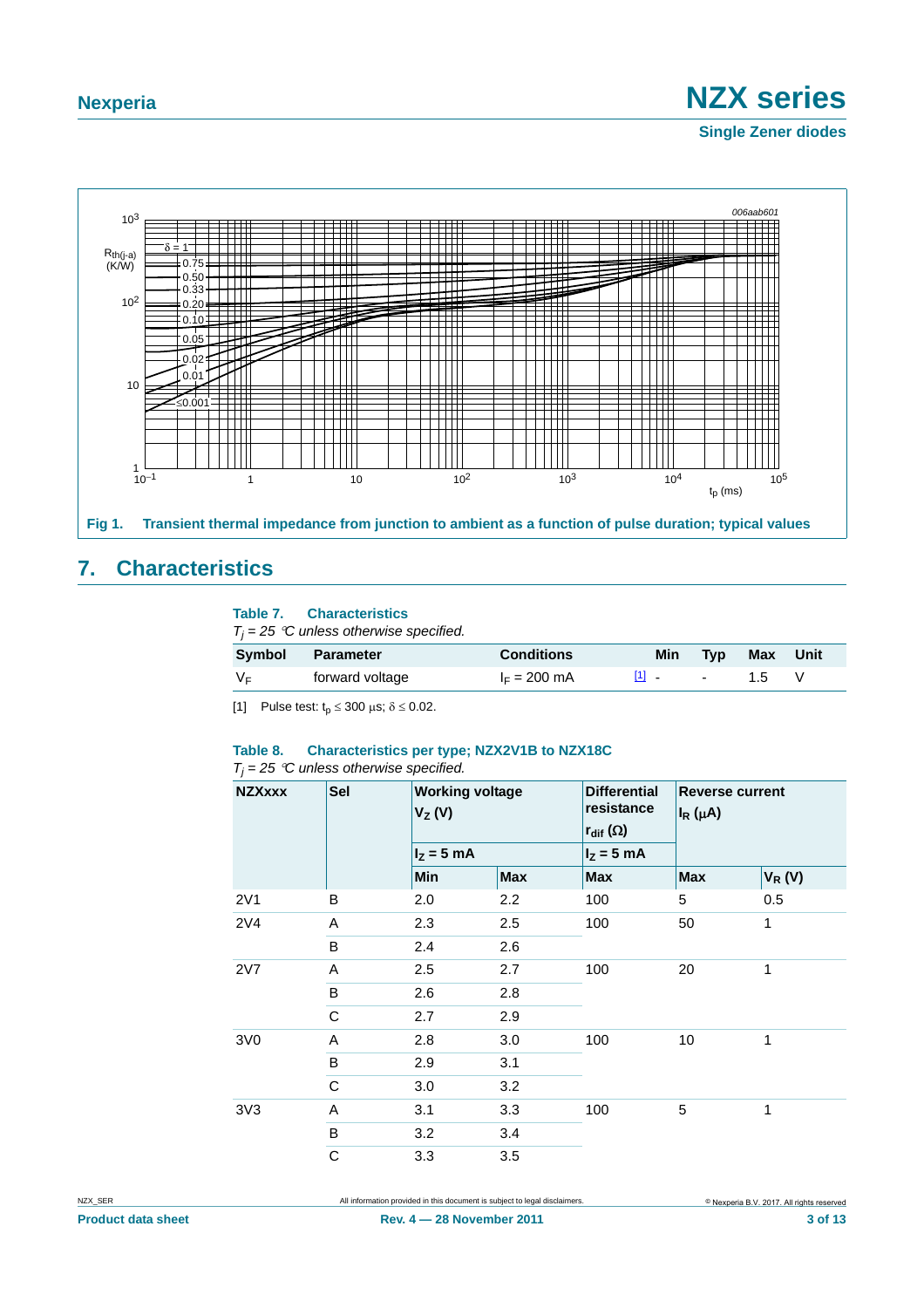**Single Zener diodes**

| <b>NZXxxx</b> | Sel                                          | $V_Z(V)$    | <b>Working voltage</b> | <b>Differential</b><br>resistance<br>$r_{\text{dif}}\left(\Omega\right)$ | <b>Reverse current</b><br>$I_R(\mu A)$ |                         |  |
|---------------|----------------------------------------------|-------------|------------------------|--------------------------------------------------------------------------|----------------------------------------|-------------------------|--|
|               |                                              | $IZ = 5 mA$ |                        | $I_Z = 5$ mA                                                             |                                        |                         |  |
|               |                                              | Min         | <b>Max</b>             | <b>Max</b>                                                               | <b>Max</b>                             | $V_R(V)$                |  |
| 3V6           | Α                                            | 3.4         | 3.6                    | 100                                                                      | 5                                      | $\mathbf{1}$            |  |
|               | B                                            | 3.5         | 3.7                    |                                                                          |                                        |                         |  |
|               | $\mathsf C$                                  | 3.6         | 3.8                    |                                                                          |                                        |                         |  |
| 3V9           | Α                                            | 3.7         | 3.9                    | 100                                                                      | 3                                      | $\mathbf{1}$            |  |
|               | В                                            | 3.8         | 4.0                    |                                                                          |                                        |                         |  |
|               | C                                            | 3.9         | 4.1                    |                                                                          |                                        |                         |  |
| 4V3           | Α                                            | 4.0         | 4.2                    | 100                                                                      | 3                                      | $\mathbf{1}$            |  |
|               | В                                            | 4.1         | 4.3                    |                                                                          |                                        |                         |  |
|               | $\mathsf C$                                  | 4.2         | 4.4                    |                                                                          |                                        |                         |  |
|               | D                                            | 4.3         | 4.5                    |                                                                          |                                        |                         |  |
| 4V7           | Α                                            | 4.4         | 4.6                    | 100                                                                      | 3                                      | $\boldsymbol{2}$        |  |
|               | B                                            | 4.5         | 4.7                    |                                                                          |                                        |                         |  |
|               | $\mathsf C$                                  | 4.6         | 4.8                    |                                                                          |                                        |                         |  |
|               | D                                            | 4.7         | 4.9                    |                                                                          |                                        |                         |  |
| 5V1           | Α                                            | 4.8         | 5.0                    | 100                                                                      | $\overline{c}$                         | $\boldsymbol{2}$        |  |
|               | B                                            | 4.9         | 5.1                    |                                                                          |                                        |                         |  |
|               | $\mathsf C$                                  | 5.0         | 5.2                    |                                                                          |                                        |                         |  |
|               | D                                            | 5.1         | 5.3                    |                                                                          |                                        |                         |  |
| 5V6           | Α                                            | 5.2         | 5.5                    | 40                                                                       | $\mathbf{1}$                           | $\boldsymbol{2}$        |  |
|               | B                                            | 5.3         | 5.6                    |                                                                          |                                        |                         |  |
|               | $\mathsf C$                                  | 5.4         | 5.7                    |                                                                          |                                        |                         |  |
|               | D                                            | 5.5         | 5.8                    |                                                                          |                                        |                         |  |
|               | $\mathsf E$                                  | 5.6         | 5.9                    |                                                                          |                                        |                         |  |
| 6V2           | Α                                            | 5.7         | 6.0                    | 15                                                                       | 3                                      | $\overline{\mathbf{4}}$ |  |
|               | B                                            | 5.8         | 6.1                    |                                                                          |                                        |                         |  |
|               | С                                            | 6.0         | 6.3                    |                                                                          |                                        |                         |  |
|               | D                                            | 6.1         | 6.4                    |                                                                          |                                        |                         |  |
|               | E                                            | 6.3         | 6.6                    |                                                                          |                                        |                         |  |
| 6V8           | A                                            | 6.4         | 6.7                    | 15                                                                       | $\overline{c}$                         | $\overline{\mathbf{4}}$ |  |
|               | B<br>6.6<br>6.9<br>$\mathsf C$<br>6.7<br>7.0 |             |                        |                                                                          |                                        |                         |  |
|               |                                              |             |                        |                                                                          |                                        |                         |  |
|               | D                                            | 6.9         | $7.2\,$                |                                                                          |                                        |                         |  |

### **Table 8. Characteristics per type; NZX2V1B to NZX18C** *…continued*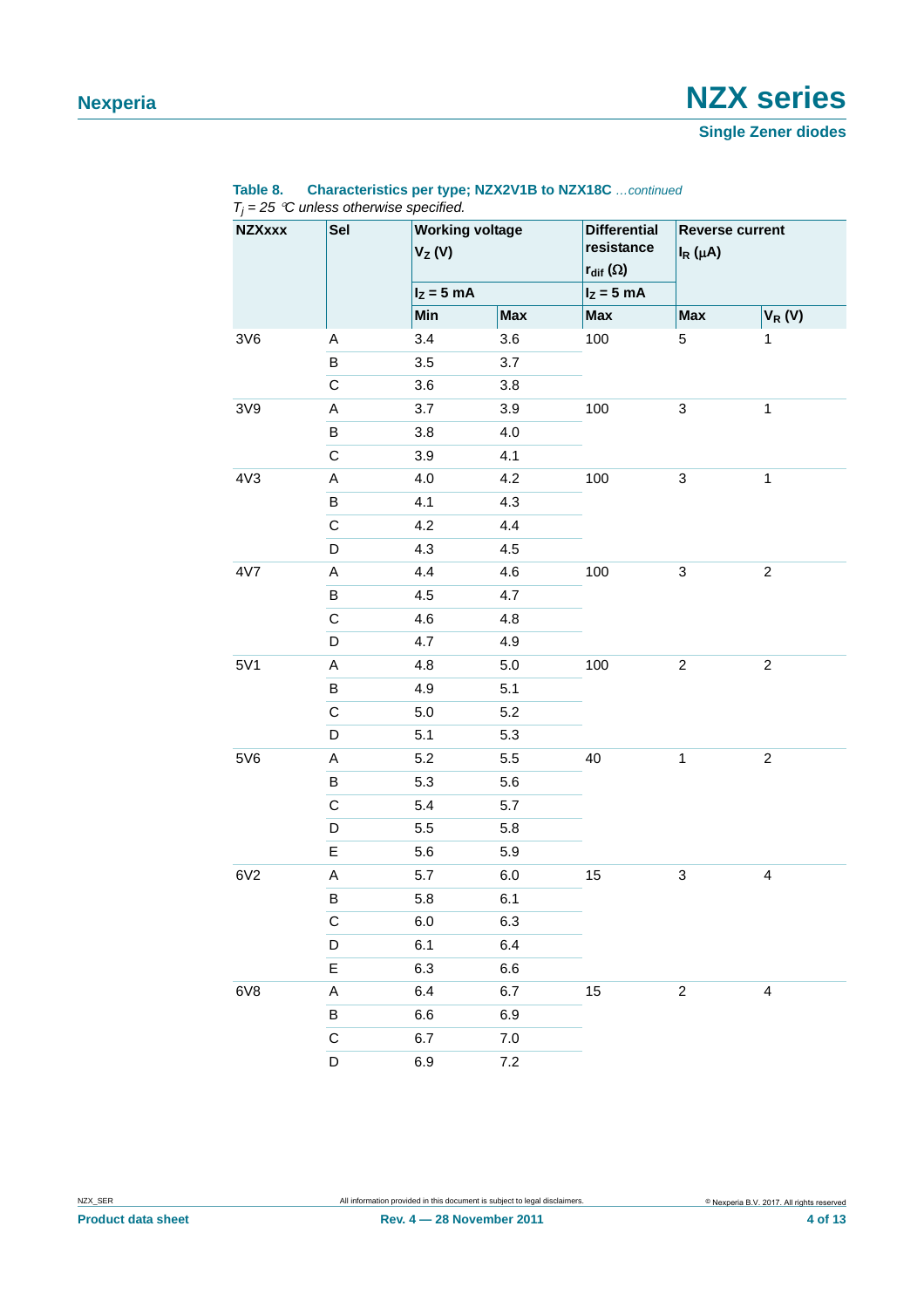**Single Zener diodes**

| <b>NZXxxx</b>   | Sel         | <b>Working voltage</b><br>$V_Z(V)$ |       | <b>Differential</b><br>resistance   | <b>Reverse current</b><br>$I_R(\mu A)$ |                |  |
|-----------------|-------------|------------------------------------|-------|-------------------------------------|----------------------------------------|----------------|--|
|                 |             | $I_Z = 5$ mA                       |       | $r_{\text{dif}}\left(\Omega\right)$ |                                        |                |  |
|                 |             | Min                                |       | $I_Z = 5$ mA                        | <b>Max</b>                             |                |  |
|                 |             |                                    | Max   | Max                                 | $\mathbf{1}$                           | $V_R(V)$       |  |
| 7V <sub>5</sub> | Α           | 7.0                                | $7.3$ | 15 <sub>1</sub>                     |                                        | 5              |  |
|                 | B           | 7.2                                | 7.6   |                                     |                                        |                |  |
|                 | $\mathsf C$ | 7.3                                | 7.7   |                                     |                                        |                |  |
|                 | D           | $7.5\,$                            | 7.9   |                                     |                                        |                |  |
|                 | X           | 7.07                               | 7.45  |                                     |                                        |                |  |
| 8V <sub>2</sub> | A           | 7.7                                | 8.1   | 20                                  | 0.7                                    | $\mathbf 5$    |  |
|                 | B           | 7.9                                | 8.3   |                                     |                                        |                |  |
|                 | $\mathsf C$ | 8.1                                | 8.5   |                                     |                                        |                |  |
|                 | D           | 8.3                                | 8.7   |                                     |                                        |                |  |
| 9V1             | A           | 8.5                                | 8.9   | 20                                  | $0.5\,$<br>6                           |                |  |
|                 | B           | 8.7                                | 9.1   |                                     |                                        |                |  |
|                 | $\mathsf C$ | 8.9                                | 9.3   |                                     |                                        |                |  |
|                 | D           | 9.1                                | 9.5   |                                     |                                        |                |  |
|                 | E           | 9.3                                | 9.7   |                                     |                                        |                |  |
| $10$            | A           | 9.5                                | 9.9   | 25                                  | 0.2                                    | $\overline{7}$ |  |
|                 | B           | 9.7                                | 10.1  |                                     |                                        |                |  |
|                 | C           | 9.9                                | 10.3  |                                     |                                        |                |  |
|                 | D           | 10.2                               | 10.6  |                                     |                                        |                |  |
| 11              | A           | 10.4                               | 10.8  | 25                                  | 0.1                                    | 8              |  |
|                 | B           | 10.7                               | 11.1  |                                     |                                        |                |  |
|                 | C           | 10.9                               | 11.3  |                                     |                                        |                |  |
|                 | D           | 11.1                               | 11.6  |                                     |                                        |                |  |
| 12              | A           | 11.4                               | 11.9  | 35                                  | 0.1                                    | 8              |  |
|                 | В           | 11.6                               | 12.1  |                                     |                                        |                |  |
|                 | $\mathsf C$ | 11.9                               | 12.4  |                                     |                                        |                |  |
|                 | D           | 12.2                               | 12.7  |                                     |                                        |                |  |
|                 | $\sf X$     | 11.44                              | 12.03 |                                     |                                        |                |  |
| 13              | Α           | 12.4                               | 12.9  | 35                                  | 0.1                                    | 8              |  |
|                 | B           | 12.6                               | 13.1  |                                     |                                        |                |  |
|                 | $\mathsf C$ | 12.9                               | 13.4  |                                     |                                        |                |  |
| 14              | Α           | 13.2                               | 13.7  | 35                                  | $0.05\,$                               | 9.8            |  |
|                 | B           | 13.5                               | 14.0  |                                     |                                        |                |  |
|                 | $\mathsf C$ | 13.8                               | 14.3  |                                     |                                        |                |  |

#### **Table 8. Characteristics per type; NZX2V1B to NZX18C** *…continued Tj = 25 C unless otherwise specified.*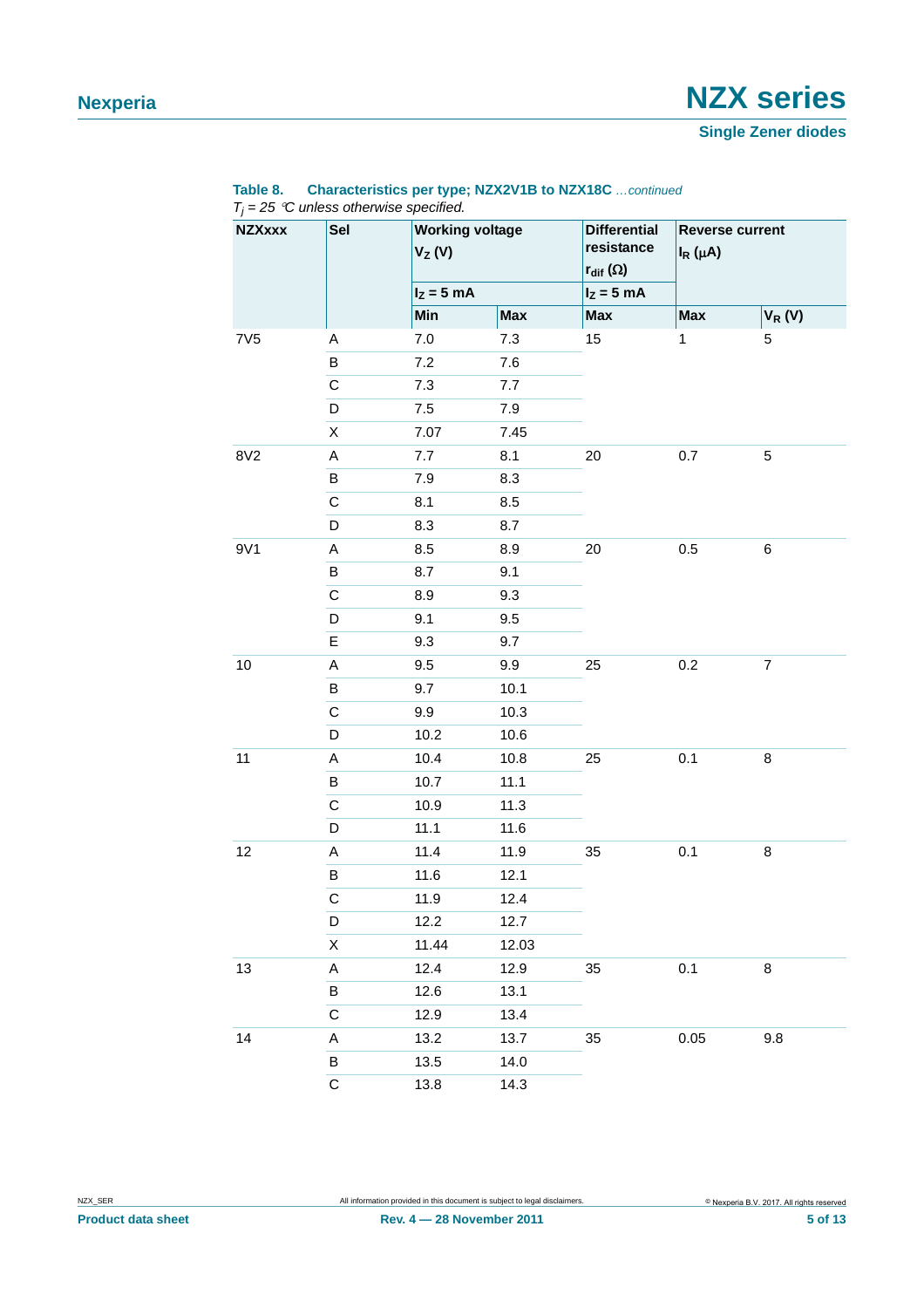**Single Zener diodes**

| <b>NZXxxx</b> | <b>Sel</b> | <b>Working voltage</b><br>$V_Z(V)$ |            | <b>Differential</b><br>resistance<br>$r_{\text{dif}}(\Omega)$ | <b>Reverse current</b><br>$I_R(\mu A)$ |          |
|---------------|------------|------------------------------------|------------|---------------------------------------------------------------|----------------------------------------|----------|
|               |            | $I_z = 5$ mA                       |            | $I_z = 5$ mA                                                  |                                        |          |
|               |            | <b>Min</b>                         | <b>Max</b> | <b>Max</b>                                                    | <b>Max</b>                             | $V_R(V)$ |
| 15            | A          | 14.1                               | 14.7       | 40                                                            | 0.05                                   | 10.5     |
| B<br>C        |            | 14.5                               | 15.1       |                                                               |                                        |          |
|               |            | 14.9                               | 15.5       |                                                               |                                        |          |
|               | X          | 14.35                              | 15.09      |                                                               |                                        |          |
| 16            | Α          | 15.3                               | 15.9       | 45                                                            | 0.05                                   | 11.2     |
|               | B          | 15.7                               | 16.5       |                                                               |                                        |          |
|               | C          | 16.3                               | 17.1       |                                                               |                                        |          |
| 18            | A          | 16.9                               | 17.7       | 55                                                            | 0.05                                   | 12.6     |
|               | B          | 17.5                               | 18.3       |                                                               |                                        |          |
|               | С          | 18.1                               | 19.0       |                                                               |                                        |          |

### **Table 8. Characteristics per type; NZX2V1B to NZX18C** *…continued*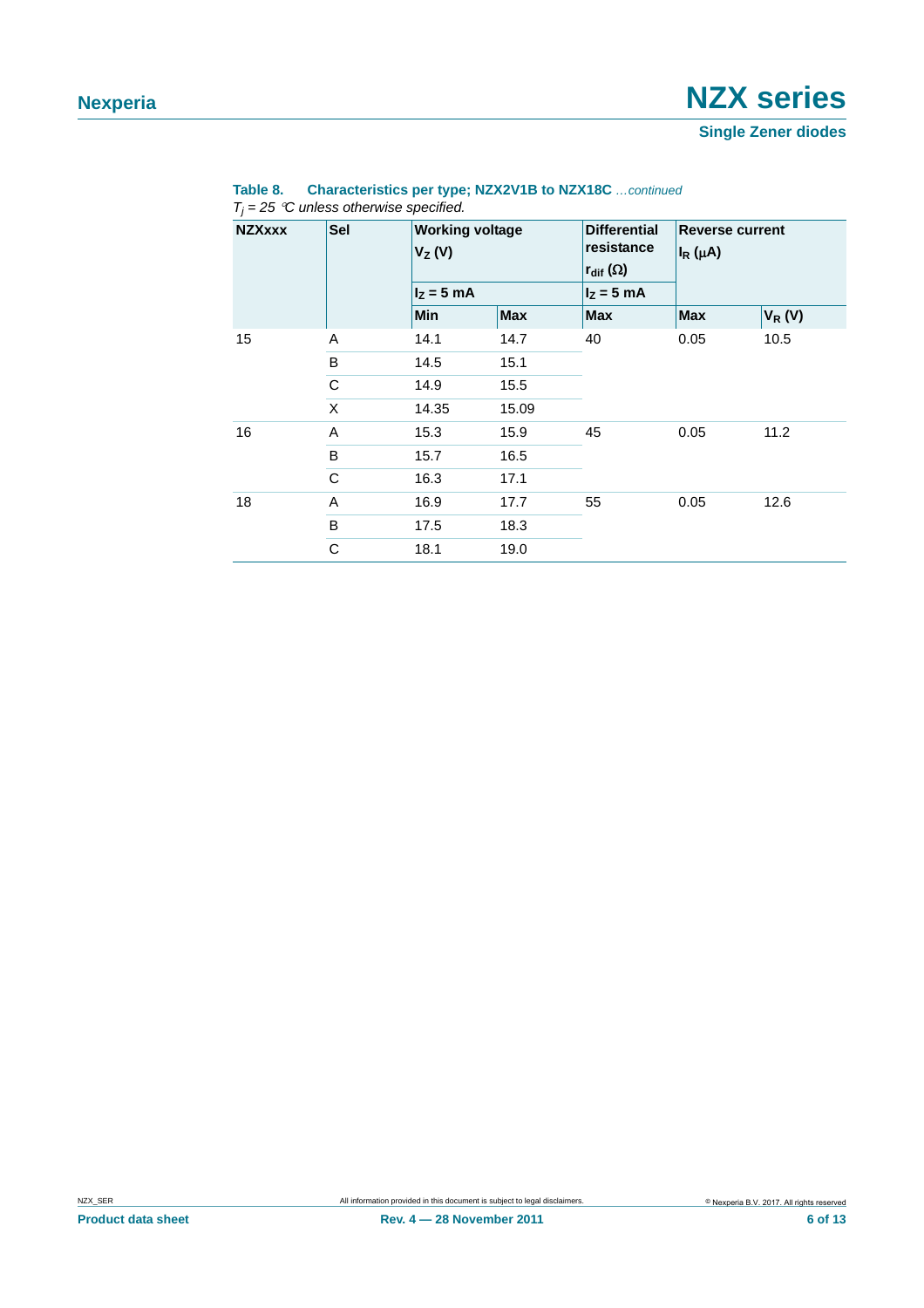**Single Zener diodes**

| <b>NZXxxx</b> | Sel         | <b>Working voltage</b><br>$V_Z(V)$ |            | <b>Differential</b><br>resistance                   | <b>Reverse current</b><br>$I_R(\mu A)$ |          |
|---------------|-------------|------------------------------------|------------|-----------------------------------------------------|----------------------------------------|----------|
|               |             | $I_Z = 2$ mA                       |            | $r_{\text{dif}}\left(\Omega\right)$<br>$I_Z = 2 mA$ |                                        |          |
|               |             | Min                                | <b>Max</b> | <b>Max</b>                                          | <b>Max</b>                             | $V_R(V)$ |
| $20\,$        | Α           | 18.8                               | 19.7       | 60                                                  | 0.05                                   | 14       |
|               | В           | 19.5                               | 20.4       |                                                     |                                        |          |
|               | $\mathsf C$ | 20.2                               | 21.2       |                                                     |                                        |          |
| 22            | Α           | 20.9                               | 21.9       | 65                                                  | 0.05                                   | 15.4     |
|               | В           | 21.6                               | 22.6       |                                                     |                                        |          |
|               | C           | 22.3                               | 23.3       |                                                     |                                        |          |
| 24            | Α           | 22.9                               | 24.0       | 70                                                  | 0.05                                   | 16.8     |
|               | В           | 23.6                               | 24.7       |                                                     |                                        |          |
|               | C           | 24.3                               | 25.5       |                                                     |                                        |          |
|               | X           | 22.61                              | 23.77      |                                                     |                                        |          |
| 27            | Α           | 25.2                               | 26.6       | 80                                                  | 0.05                                   | 18.9     |
|               | B           | 26.2                               | 27.6       |                                                     |                                        |          |
|               | $\mathsf C$ | 27.2                               | 28.6       |                                                     |                                        |          |
|               | X           | 26.99                              | 28.39      |                                                     |                                        |          |
| 30            | Α           | 28.2                               | 29.6       | 100                                                 | 0.05                                   | 21       |
|               | B           | 29.2                               | 30.6       |                                                     |                                        |          |
|               | $\mathsf C$ | 30.2                               | 31.6       |                                                     |                                        |          |
|               | X           | 29.02                              | 30.51      |                                                     |                                        |          |
| 33            | Α           | 31.2                               | 32.6       | 120                                                 | 0.05                                   | 23.1     |
|               | В           | 32.2                               | 33.6       |                                                     |                                        |          |
|               | $\mathsf C$ | 33.2                               | 34.5       |                                                     |                                        |          |
| 36            | Α           | 34.2                               | 35.7       | 140                                                 | 0.05                                   | 25.2     |
|               | B           | 35.3                               | 36.8       |                                                     |                                        |          |
|               | C           | 36.4                               | 38.0       |                                                     |                                        |          |
|               | X           | 35.36                              | 37.19      |                                                     |                                        |          |

### **Table 9. Characteristics per type; NZX20A to NZX36X**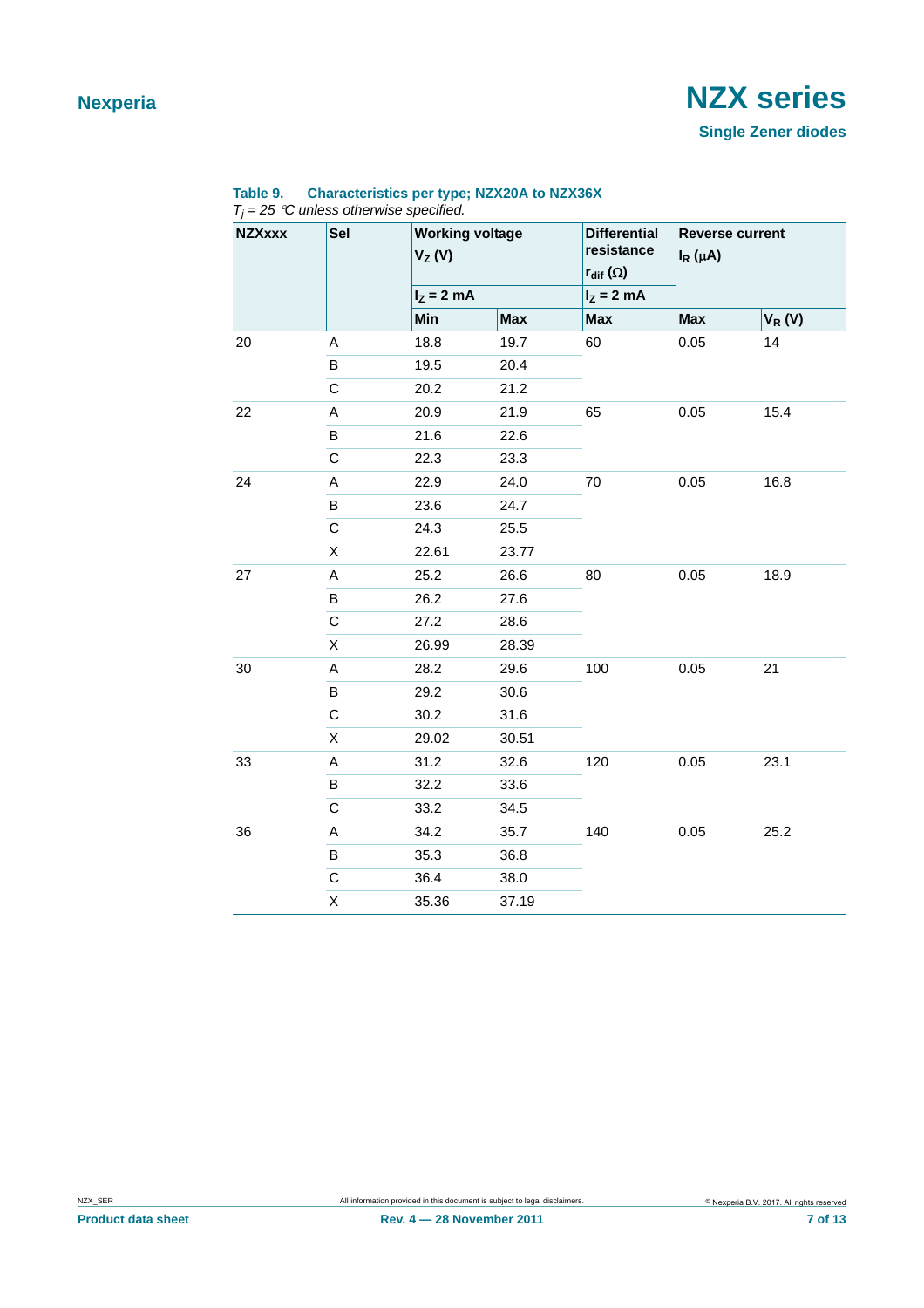**Single Zener diodes**

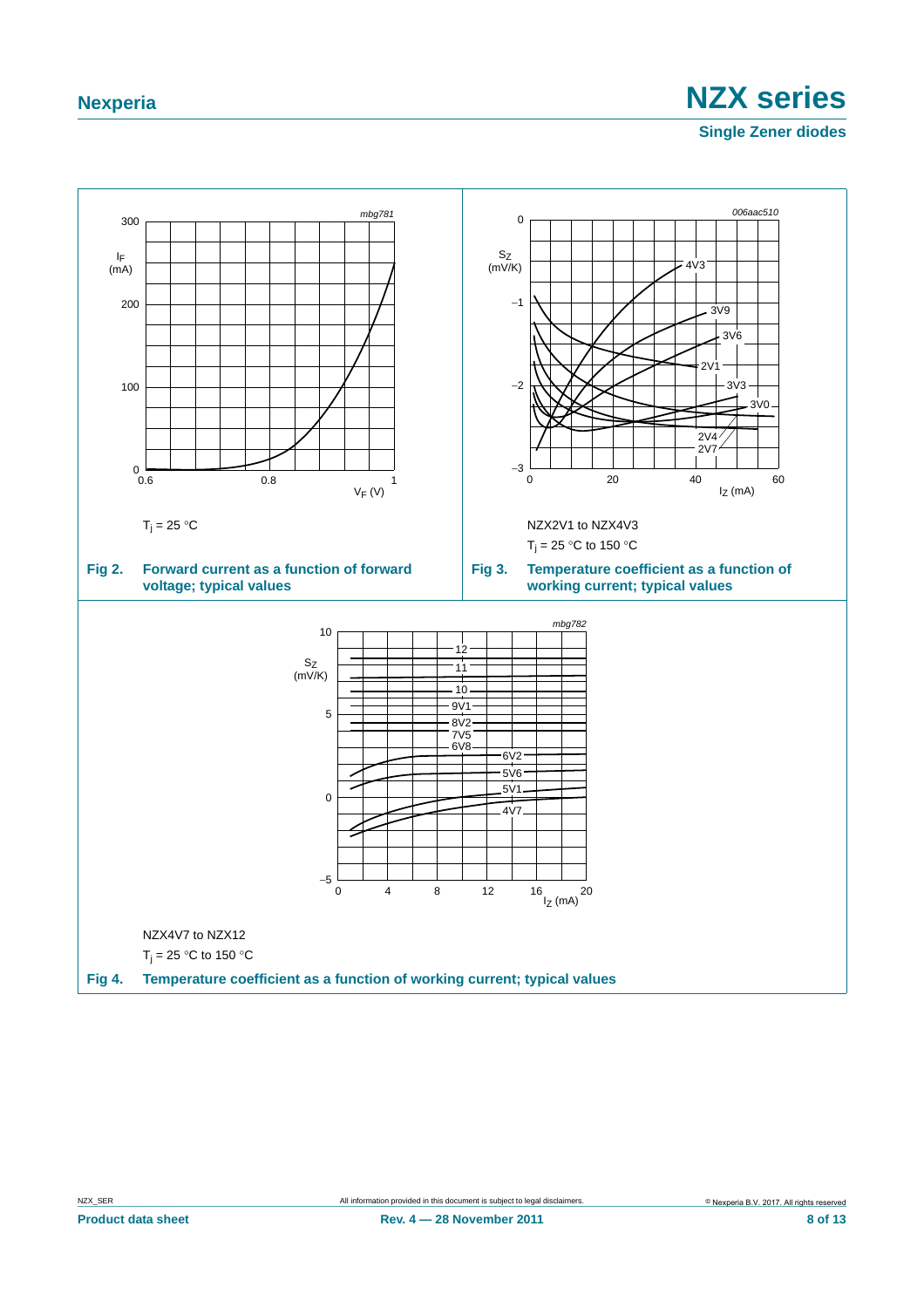**Single Zener diodes**

### <span id="page-8-2"></span>**8. Package outline**



## <span id="page-8-3"></span>**9. Packing information**

#### **Table 10. Packing methods**

*The indicated -xxx are the last three digits of the 12NC ordering code.[\[1\]](#page-8-0)*

| Type number <sup>[2]</sup> | Package | <b>Description</b>         | <b>Packing quantity</b>  |                          |
|----------------------------|---------|----------------------------|--------------------------|--------------------------|
|                            |         |                            | 5000                     | 10000                    |
| NZX2V1B to NZX36X SOD27    |         | 26 mm tape ammopack, axial | $-143$                   | $\overline{\phantom{a}}$ |
|                            |         | 52 mm tape ammopack, axial | $\overline{\phantom{0}}$ | -133                     |
|                            |         | 52 mm reel pack, axial     | -                        | $-113$                   |

<span id="page-8-0"></span>[1] For further information and the availability of packing methods, see [Section 12.](#page-11-0)

<span id="page-8-1"></span>[2] The series consists of 112 types with nominal working voltages from 2.1 V to 36 V.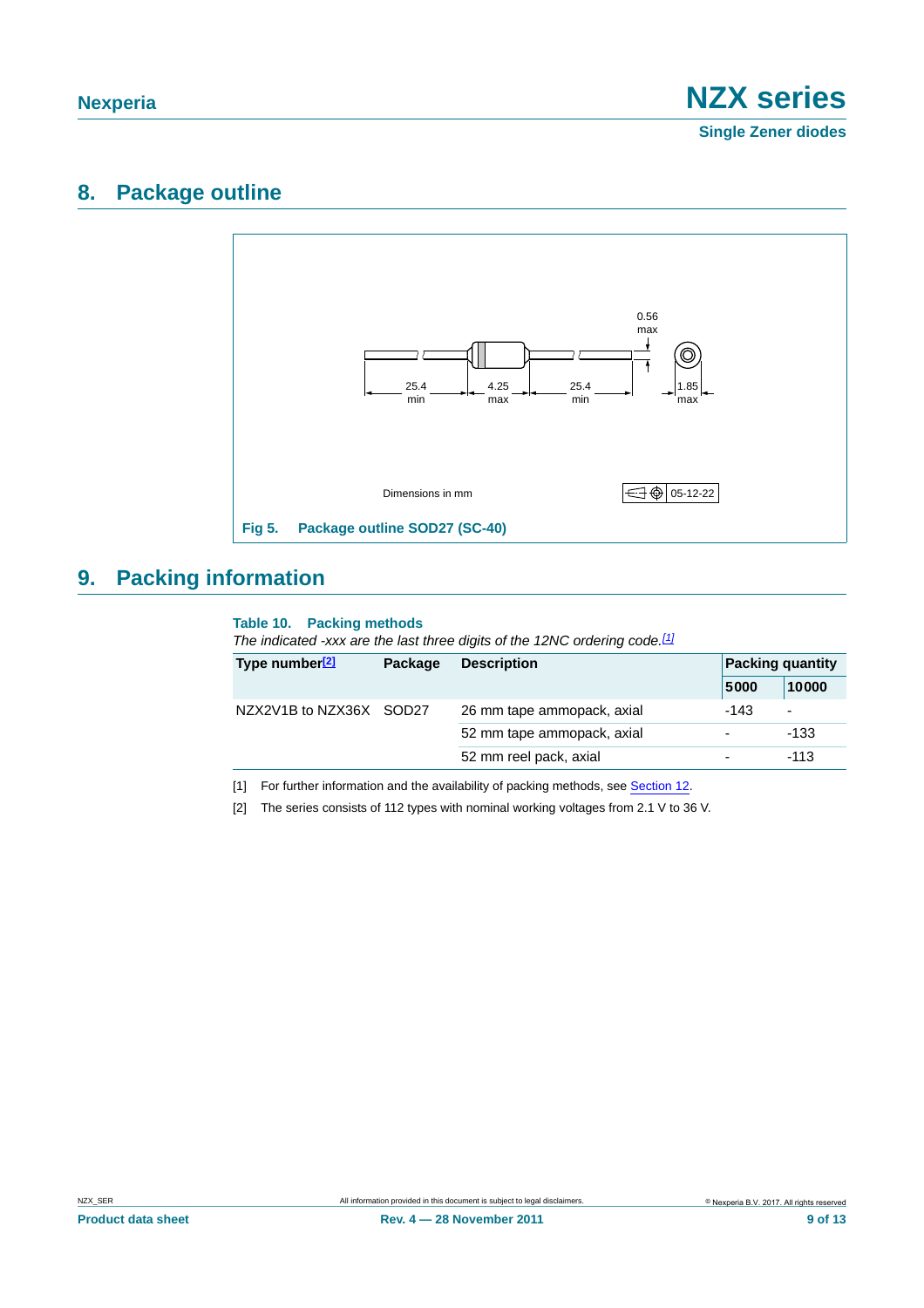**Single Zener diodes**

## <span id="page-9-0"></span>**10. Revision history**

| <b>Table 11. Revision history</b>        |                         |                    |                          |                   |
|------------------------------------------|-------------------------|--------------------|--------------------------|-------------------|
| Document ID                              | Release date            | Data sheet status  | <b>Change notice</b>     | <b>Supersedes</b> |
| NZX SER v.4                              | 20111128                | Product data sheet |                          | NZX SER v.3       |
| Modifications:                           | Section 1.2: corrected. |                    |                          |                   |
| Section 11 "Legal information": updated. |                         |                    |                          |                   |
| NZX SER v.3                              | 20110121                | Product data sheet |                          | NZX SER v.2       |
| NZX SER v.2                              | 20090603                | Product data sheet |                          | NZX SER v.1       |
| NZX SER v.1                              | 20080724                | Product data sheet | $\overline{\phantom{0}}$ | -                 |
|                                          |                         |                    |                          |                   |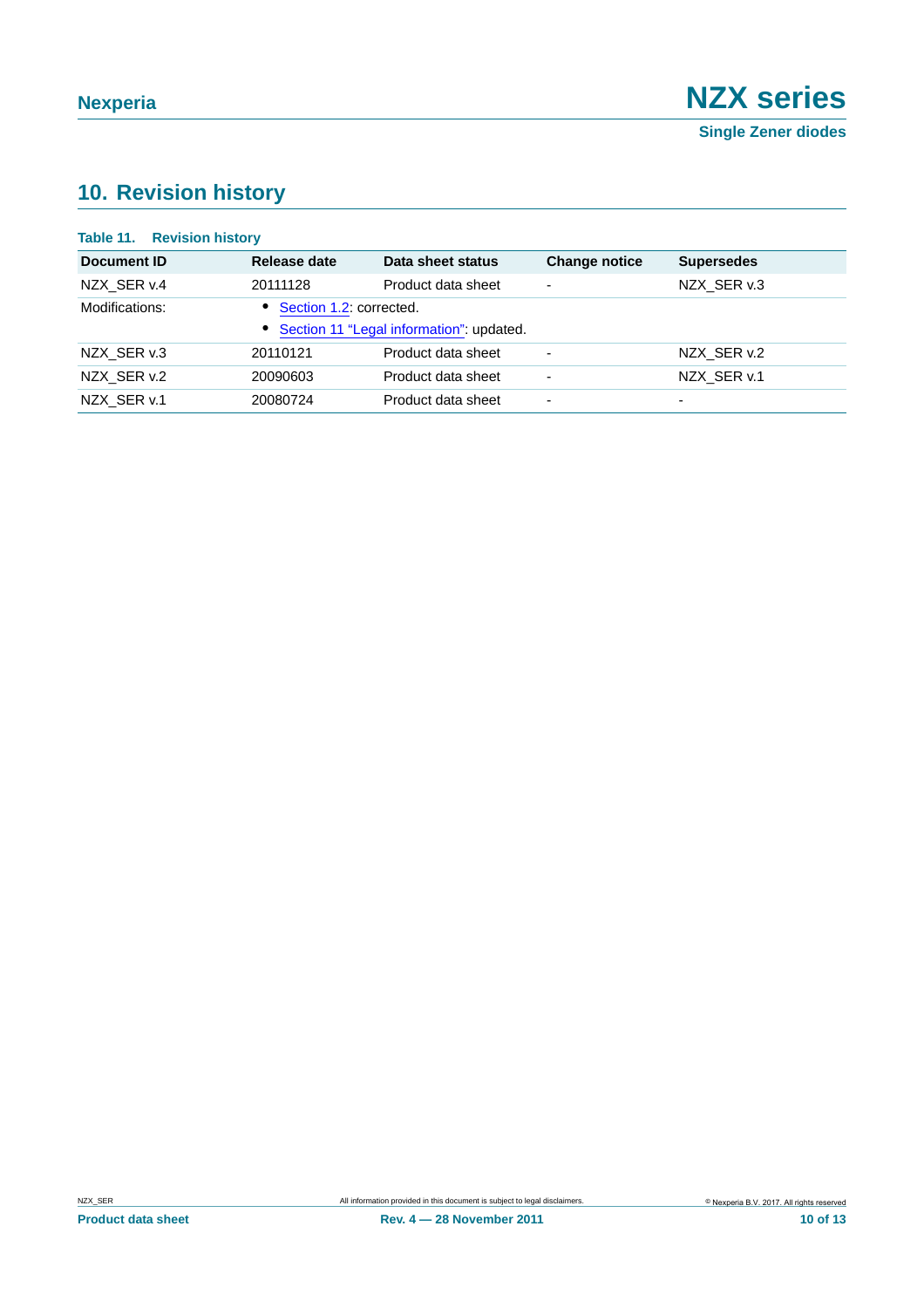### <span id="page-10-0"></span>**11. Legal information**

### <span id="page-10-1"></span>**11.1 Data sheet status**

| Document status[1][2]          | Product status <sup>[3]</sup> | <b>Definition</b>                                                                     |
|--------------------------------|-------------------------------|---------------------------------------------------------------------------------------|
| Objective [short] data sheet   | Development                   | This document contains data from the objective specification for product development. |
| Preliminary [short] data sheet | Qualification                 | This document contains data from the preliminary specification.                       |
| Product [short] data sheet     | Production                    | This document contains the product specification.                                     |

[1] Please consult the most recently issued document before initiating or completing a design.

[2] The term 'short data sheet' is explained in section "Definitions".

[3] The product status of device(s) described in this document may have changed since this document was published and may differ in case of multiple devices. The latest product status<br>information is available on the Intern

### <span id="page-10-2"></span>**11.2 Definitions**

**Draft —** The document is a draft version only. The content is still under internal review and subject to formal approval, which may result in modifications or additions. Nexperia does not give any

representations or warranties as to the accuracy or completeness of information included herein and shall have no liability for the consequences of use of such information.

**Short data sheet —** A short data sheet is an extract from a full data sheet with the same product type number(s) and title. A short data sheet is intended for quick reference only and should not be relied upon to contain detailed and full information. For detailed and full information see the relevant full data sheet, which is available on request via the local Nexperia sales office. In case of any inconsistency or conflict with the short data sheet, the full data sheet shall prevail.

**Product specification —** The information and data provided in a Product data sheet shall define the specification of the product as agreed between Nexperia and its customer, unless Nexperia and

customer have explicitly agreed otherwise in writing. In no event however, shall an agreement be valid in which the Nexperia product is deemed to offer functions and qualities beyond those described in the Product data sheet.

### <span id="page-10-3"></span>**11.3 Disclaimers**

**Limited warranty and liability —** Information in this document is believed to be accurate and reliable. However, Nexperia does not give any representations or warranties, expressed or implied, as to the accuracy or completeness of such information and shall have no liability for the consequences of use of such information.

In no event shall Nexperia be liable for any indirect, incidental, punitive, special or consequential damages (including - without limitation - lost profits, lost savings, business interruption, costs related to the removal or replacement of any products or rework charges) whether or not such damages are based on tort (including negligence), warranty, breach of contract or any other legal theory.

Notwithstanding any damages that customer might incur for any reason whatsoever, Nexperia's aggregate and cumulative liability towards customer for the products described herein shall be limited in accordance with the *Terms and conditions of commercial sale* of Nexperia.

**Right to make changes —** Nexperia reserves the right to make changes to information published in this document, including without limitation specifications and product descriptions, at any time and without notice. This document supersedes and replaces all information supplied prior to the publication hereof.

**Suitability for use —** Nexperia products are not designed, authorized or warranted to be suitable for use in life support, life-critical or safety-critical systems or equipment, nor in applications where failure or

malfunction of a Nexperia product can reasonably be expected to result in personal injury, death or severe property or environmental damage. Nexperia accepts no liability for inclusion and/or use of Nexperia products in such equipment or applications and therefore such inclusion and/or use is at the customer's own risk.

**Applications —** Applications that are described herein for any of these products are for illustrative purposes only. Nexperia makes no representation or warranty that such applications will be suitable for the specified use without further testing or modification.

Customers are responsible for the design and operation of their applications and products using Nexperia products, and Nexperia accepts no liability for any assistance with applications or customer product design. It is customer's sole responsibility to determine whether the Nexperia product is suitable and fit for the customer's applications and products planned, as well as for the planned application and use of customer's third party customer(s). Customers should provide appropriate design and operating safeguards to minimize the risks associated with their applications and products.

Nexperia does not accept any liability related to any default, damage, costs or problem which is based on any weakness or default in the customer's applications or products, or the application or use by customer's third party customer(s). Customer is responsible for doing all necessary testing for the customer's applications and products using Nexperia products in order to avoid a default of the applications and the products or of the application or use by customer's third party customer(s). Nexperia does not accept any liability in this respect.

**Limiting values —** Stress above one or more limiting values (as defined in the Absolute Maximum Ratings System of IEC 60134) will cause permanent damage to the device. Limiting values are stress ratings only and (proper) operation of the device at these or any other conditions above those given in the Recommended operating conditions section (if present) or the Characteristics sections of this document is not warranted. Constant or repeated exposure to limiting values will permanently and irreversibly affect the quality and reliability of the device.

**Terms and conditions of commercial sale —** Nexperia

products are sold subject to the general terms and conditions of commercial sale, as published at [http://www.nexperia.com/profile/te](http://www.nexperia.com/profile/terms)rms, unless otherwise agreed in a valid written individual agreement. In case an individual agreement is concluded only the terms and conditions of the respective agreement shall apply. Nexperia hereby expressly objects to applying the customer's general terms and conditions with regard to the purchase of Nexperia products by customer.

**No offer to sell or license —** Nothing in this document may be interpreted or construed as an offer to sell products that is open for acceptance or the grant, conveyance or implication of any license under any copyrights, patents or other industrial or intellectual property rights.

**Export control —** This document as well as the item(s) described herein may be subject to export control regulations. Export might require a prior authorization from competent authorities.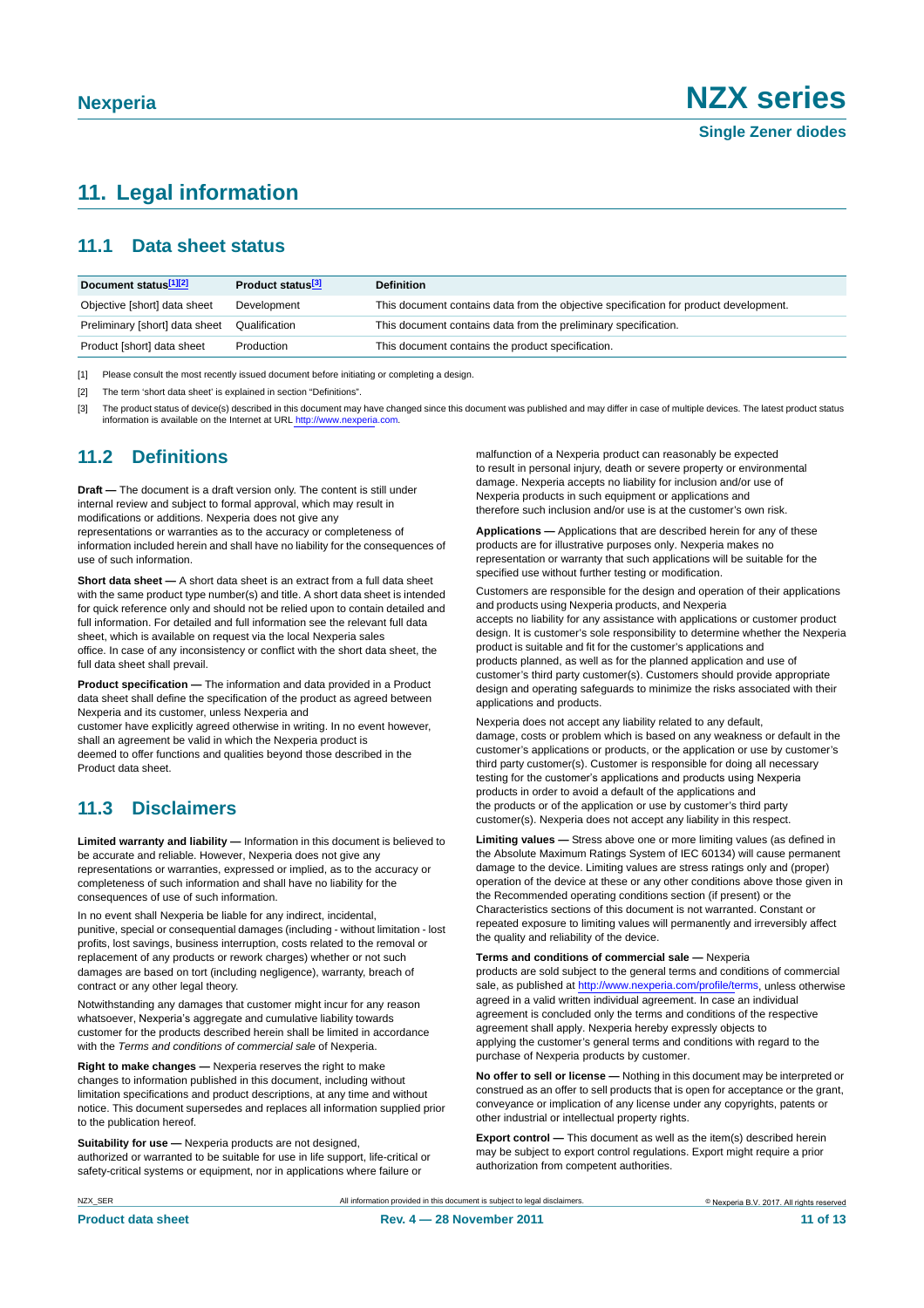#### **Single Zener diodes**

**Quick reference data —** The Quick reference data is an extract of the product data given in the Limiting values and Characteristics sections of this document, and as such is not complete, exhaustive or legally binding.

**Non-automotive qualified products —** Unless this data sheet expressly states that this specific Nexperia product is automotive qualified, the product is not suitable for automotive use. It is neither qualified nor tested in accordance with automotive testing or application requirements. Nexperia accepts no liability for inclusion and/or use of

non-automotive qualified products in automotive equipment or applications.

In the event that customer uses the product for design-in and use in automotive applications to automotive specifications and standards, customer (a) shall use the product without Nexperia's warranty of the

product for such automotive applications, use and specifications, and (b) whenever customer uses the product for automotive applications beyond Nexperia's specifications such use shall be solely at customer's own risk, and (c) customer fully indemnifies Nexperia for any liability, damages or failed product claims resulting from customer design and use of the product for automotive applications beyond Nexperia's standard warranty and Nexperia's product specifications.

### <span id="page-11-1"></span>**11.4 Trademarks**

Notice: All referenced brands, product names, service names and trademarks are the property of their respective owners.

### <span id="page-11-0"></span>**12. Contact information**

For more information, please visit: **http://www.nexperia.com**

For sales office addresses, please send an email to: **salesaddresses@nexperia.com**